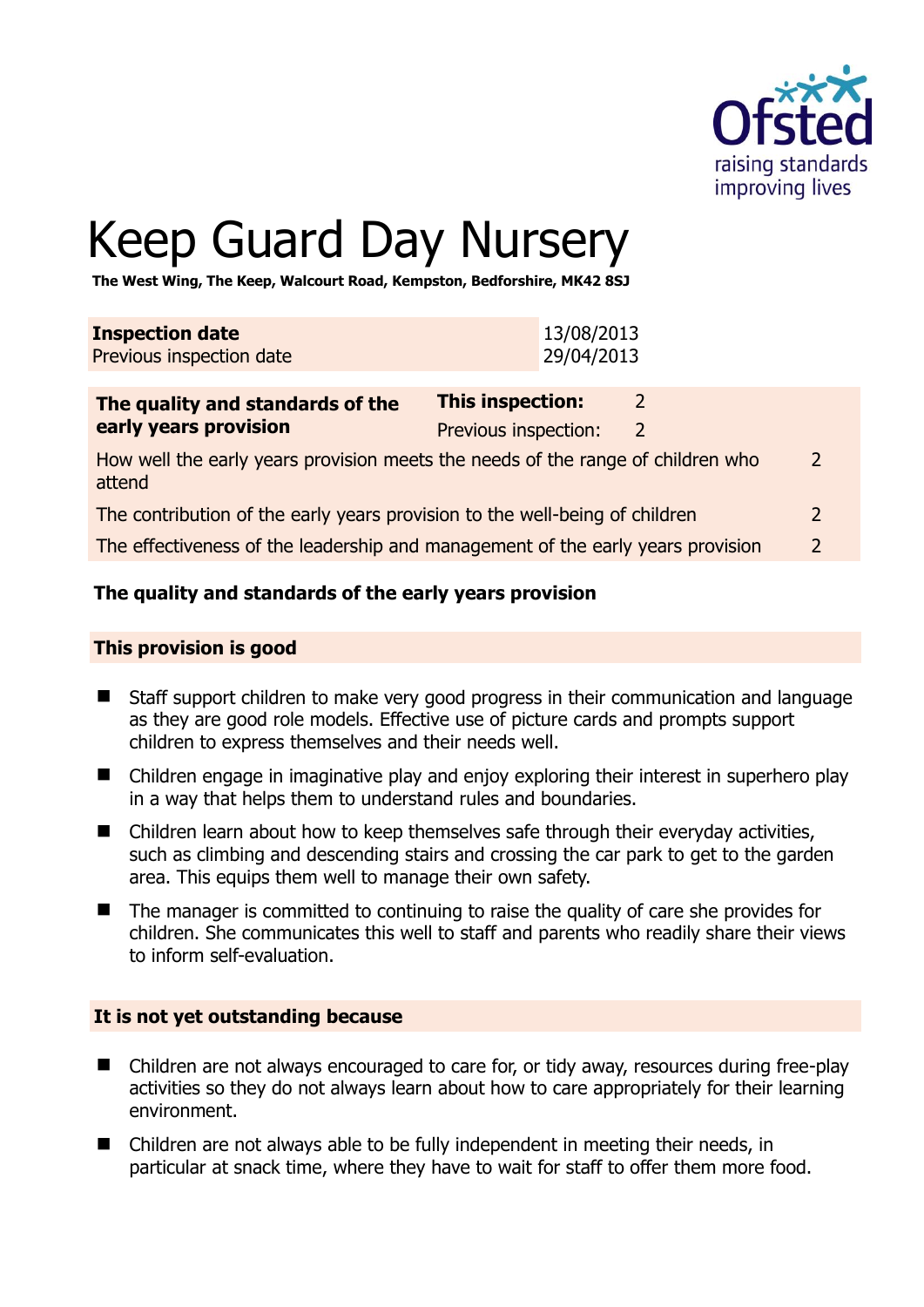# **Information about this inspection**

Inspections of registered early years provision are:

- $\bullet$  scheduled at least once in every inspection cycle the current cycle ends on 31 July 2016
- scheduled more frequently where Ofsted identifies a need to do so, for example where provision was previously judged inadequate
- **•** brought forward in the inspection cycle where Ofsted has received information that suggests the provision may not be meeting the legal requirements of the Early Years Foundation Stage or where assessment of the provision identifies a need for early inspection
- **•** prioritised where we have received information that the provision is not meeting the requirements of the Early Years Foundation Stage and which suggests children may not be safe
- scheduled at the completion of an investigation into failure to comply with the requirements of the Early Years Foundation Stage.

The provision is also registered on the voluntary and compulsory parts of the Childcare Register. This report includes a judgment about compliance with the requirements of that register.

# **Inspection activities**

- The inspector observed activities in all rooms and the garden area.
- $\blacksquare$ The inspector had discussions with parents, staff and children throughout the inspection.
- The inspector undertook a joint observation with the manager.
- The inspector sampled a range of documentation including children's records, safeguarding procedures and self-evaluation.

**Inspector**  Hayley Marshall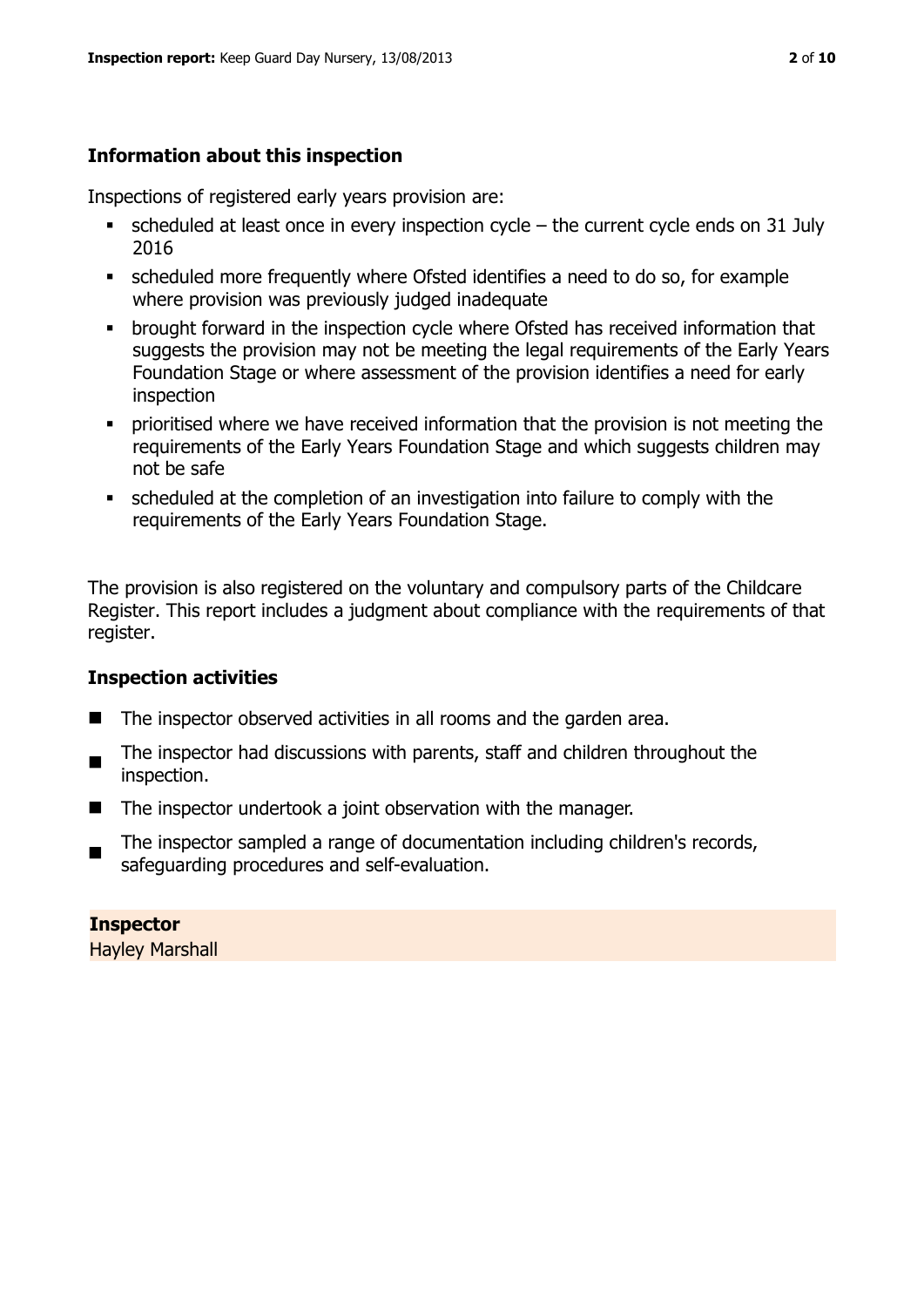#### **Full Report**

#### **Information about the setting**

Keep Guard Day Nursery was registered in 1996 on the Early Years Register and the compulsory and voluntary parts of the Childcare Register. It is situated in the wing of a converted building in Kempston, Bedfordshire, and is managed by a private provider. The nursery serves the local and neighbouring areas. There are steps to the main entrance but there is a ramp and lift available if needed. The nursery operates from 10 main rooms and there is a fully enclosed area available for outdoor play.

The nursery employs 12 members of childcare staff. Of these, two hold appropriate early years qualifications at level 2, and nine hold qualifications at level 3. The manager holds a degree in early years management. The nursery employs a cook. The nursery opens Monday to Friday all year round. Sessions are from 8am until 6pm. Children attend for a variety of sessions. Out of school care is also offered, with sessions from 3.15pm to 6pm. There is a holiday club which runs during each school holiday from 8am to 6pm. There are currently 106 children on roll, of whom 39 are in the early years age group. The nursery provides funded early education for two-, three- and four-year-old children.

#### **What the setting needs to do to improve further**

#### **To further improve the quality of the early years provision the provider should:**

- $\blacksquare$  promote children's understanding of how to care for resources in free play by encouraging them to handle toys safely and replace them after use
- encourage children to be fully independent by gaining a thorough awareness of their own needs, such as choosing how much they want to eat at snack time.

#### **Inspection judgements**

#### **How well the early years provision meets the needs of the range of children who attend**

Children make good progress in their development because staff observe them at play and plan for their next steps in learning. Parents share information about children's interests and abilities, which helps staff to identify their individual starting points. Staff build upon what children can do by guiding their interests through a wide range of activities. The nursery encourages parents' active involvement in their children's learning. They contribute their own observations of children's achievements at home. The nursery values parents' knowledge of children's abilities by displaying the 'little star achievement' certificates they complete on a washing line at the nursery. This boosts children's self-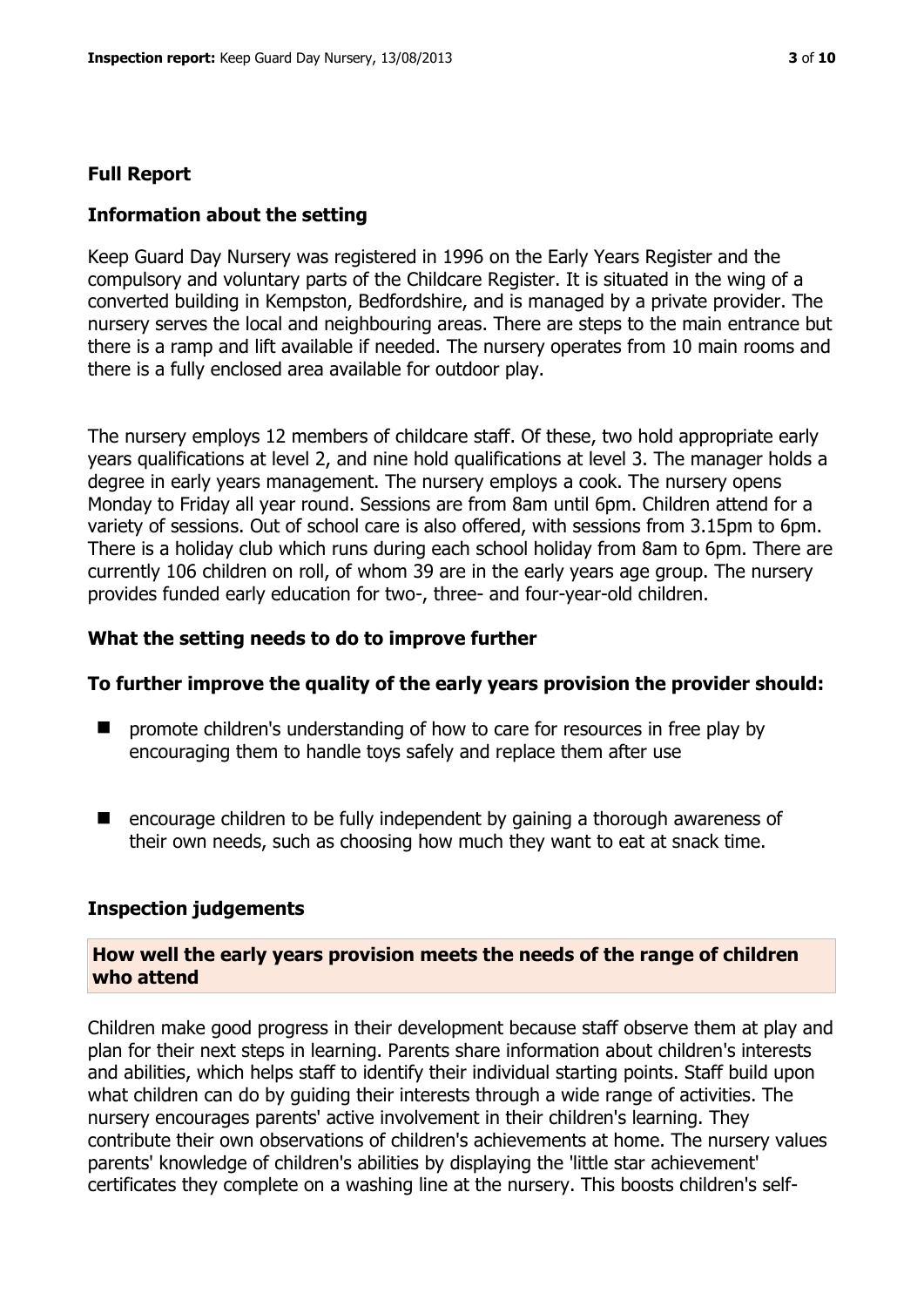esteem as they excitedly point out their certificates and talk about what they can do. The close working between the nursery and parents helps children to experience continuity and they make consistent progress in their learning as a result.

There are ample opportunities for children to develop physically at the nursery. In the garden they play with pipes, barrels and materials to construct dens and build imaginatively. They use bikes, cars and slides to develop the large muscles in their legs. They move with confidence inside as they climb over large foam shapes in the large soft playroom. Staff know how to support young children to learn how to walk and hold their hands for balance as they take tentative steps around the different nursery rooms. Creative activities help children to develop their smaller muscles. They pick up pieces of cooked pasta between their thumb and forefinger strengthening the small muscles in their hands. Children demonstrate their developing ability as they draw and create pictures from their own ideas and begin to write their names on their work.

Staff plan activities to support children's developing interest in reading and writing. Story time helps provide children with the chance to listen and concentrate for periods of time. This prepares them well with the skills they require to be successful in their future learning and eventual readiness for school. Children become skilful in expressing themselves at the nursery. Staff are good role models as they use language to ask questions and encourage children to express their ideas. Children engage in conversation with staff who value what they say and seek their opinions. The nursery embraces the use of picture cards and labels. Staff use these for very good effect as they encourage young children to choose songs by picking a card and give children directions through pictures. This helps children who need extra support in expressing their feelings. Children have good levels of autonomy as they explore their environment with confidence. They follow what interests them and become skilful and active learners. However, children's freedom to explore the environment sometimes means that they do not learn to value the equipment they play with. This leads to them throwing books and cars on the floor when they finish playing with them.

#### **The contribution of the early years provision to the well-being of children**

Staff encourage children's sense of identity by making books with them that contain photographs of their families. They use these to talk to children about the people who are important to them and to build links with home. Children form close relationships with their key people and display confidence in separating from their parents. When children need extra help to settle staff are responsive to their needs. They spend time with children offering them comfort and affection. The nursery prepares children well for starting school and introduces transition forms to communicate with their teachers. The information the nursery gathers from parents helps to provide consistency in children's care routines. Staff use a chart to monitor the frequency of nappy changes and communicate this clearly with parents. This helps to support children at all times, particularly as they start to prepare for toilet training. Children develop independent skills as they manage their own hygiene and staff prepare young children for changes in care routines. At snack time children find their own plate and pour themselves a drink. Staff place their snack out of reach and manage this by asking children if they would like more. This means that children cannot be fully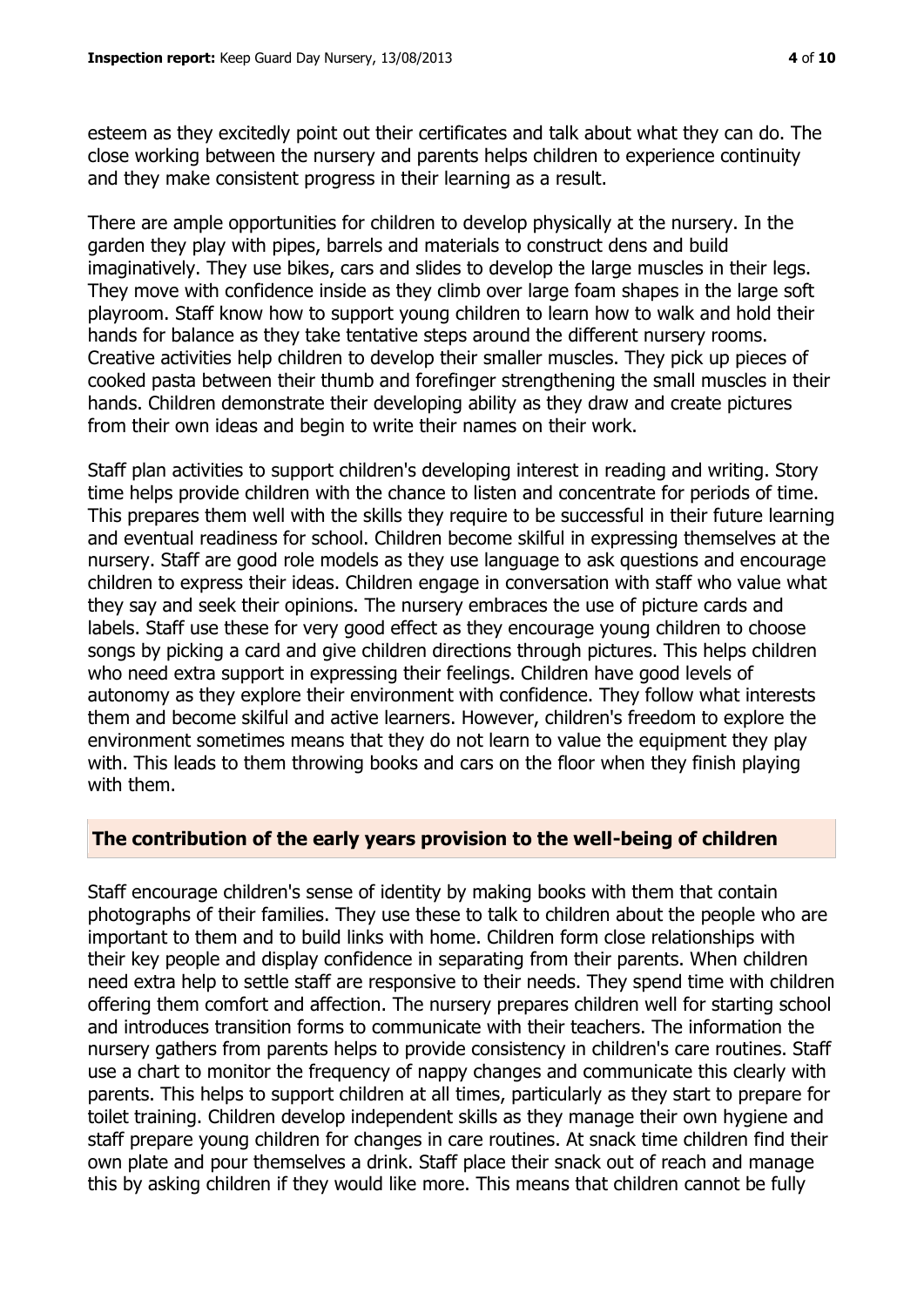independent in identifying their own needs, such as feeling full and at times they have to wait for staff.

Staff recognise that children, especially older boys, like to play in a boisterous manner. They appreciate the value of this and provide safe ways for children to explore their interest in superhero play. They learn rules, such as they must only play in this way in the agreed area. Children can wear the superhero dressing-up clothes to join in with the play. This helps children to understand safe boundaries for play that help them to behave well and stay safe. Children learn about how to manage risks for themselves in their everyday activities. They use stairs safely as staff remind them to hold on to the handrails and walk one at a time. When children go to play in the garden they need to cross the car park. Staff take time explaining to children how they can do this safely and children look for cars before they hold hands and walk with staff. This means that children are starting to be able to assess risk for themselves and keep themselves safe.

Staff promote children's good health by providing freshly cooked meals and snacks. They learn about the importance of being active and engage in exercise as part of their regular routine. This helps them to gain a positive attitude towards healthy living.

#### **The effectiveness of the leadership and management of the early years provision**

The nursery operates a robust induction for new staff, which helps to check their suitability to work with children. Safe working practices, such as not using mobile phones in the nursery, help to reduce any possible risk to children's well-being. Staff know and follow policies and procedures to help keep children safe. They are aware of how to identify signs and symptoms that might cause concern about children's welfare and how to pass any concerns on to the relevant agencies. Staff supervise children closely and safe adult to children ratios mean that children's needs are met well. Staff conduct regular risk assessments and observe toys and equipment to ensure their suitability for children. The nursery reviews areas where children play and makes changes to accommodate children's changing abilities. Staff record any accidents that occur at the nursery and share information about these with parents. They evaluate all incidents to identify any trends in areas of accidents that may need addressing for children's safety.

Strong leadership means that staff have clear direction and understand their roles and responsibilities. Regular supervision meetings help to identify staff training needs and decide clear plans for professional development. Staff undertake further training to develop their knowledge and skills for the benefit of children. If the manager identifies under performance, she takes decisive action to address this. The manager is committed to raising the quality of care the nursery provides for children. Staff listen to children to assess their enjoyment of activities. Parents share their views through regular questionnaires, which the nursery evaluates and puts into place. The nursery works closely with the local authority to develop successful action plans for targeting weaker areas. Recommendations from the previous inspection are addressed, demonstrating that the nursery has a good capacity to maintain ongoing improvement.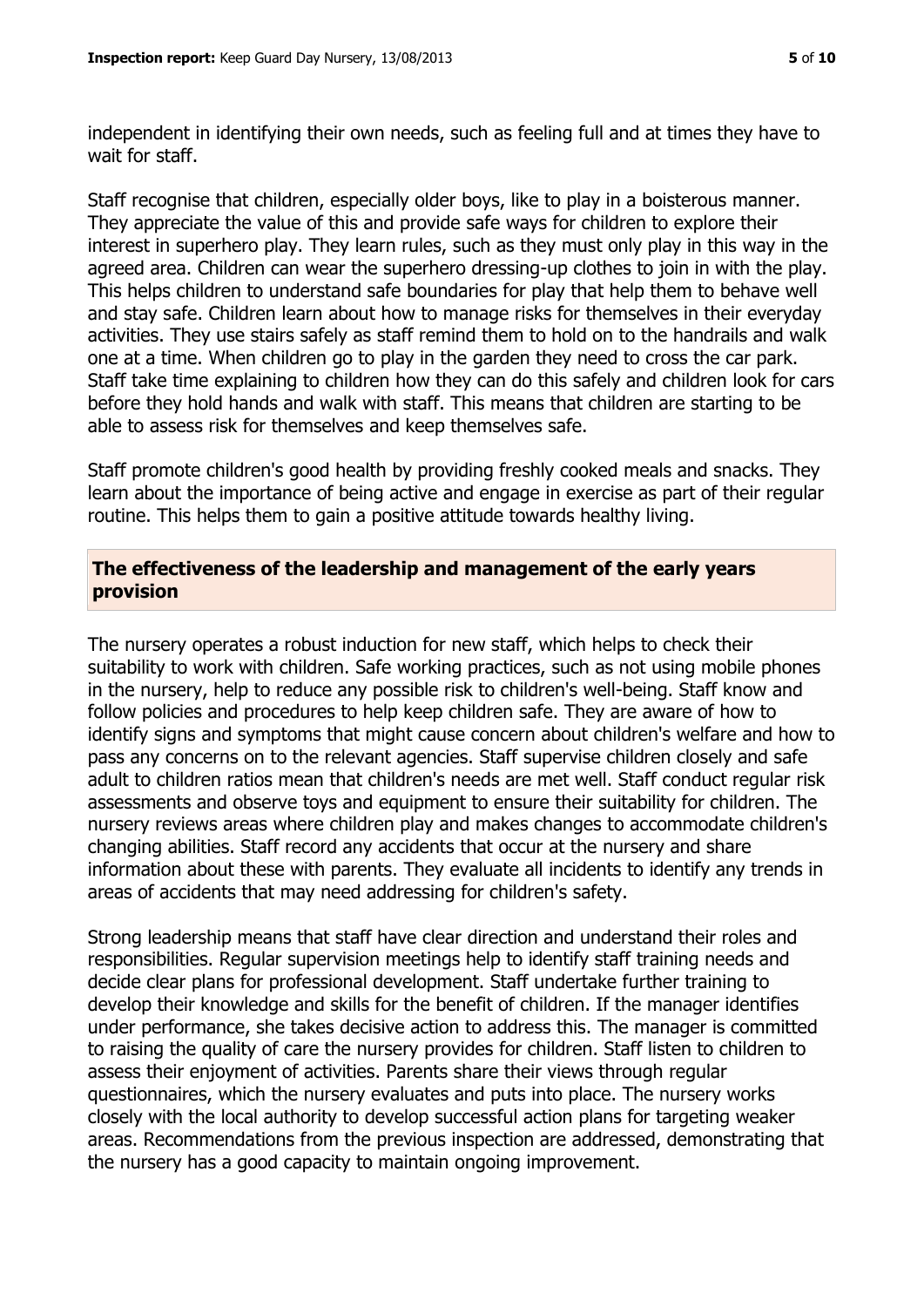The nursery appreciates the importance of working closely with others. For example, the nursery establishes links with local schools to enable teachers to get to know children before they start at school. This helps children to experience a smooth move into the next stage of learning. Staff are equally aware of when to gain outside agency advice, such as to support children with additional needs.

Staff maintain accurate and well-informed records in children's learning journals. Sixmonthly summaries of children's learning help parents to see the good progress children make at the nursery. Staff complete the progress check at age two when relevant and encourage parents to give their feedback. This means that monitoring and assessment is robust and reflective of children's individual needs.

#### **The Childcare Register**

| The requirements for the compulsory part of the Childcare Register are | Met |
|------------------------------------------------------------------------|-----|
| The requirements for the voluntary part of the Childcare Register are  | Met |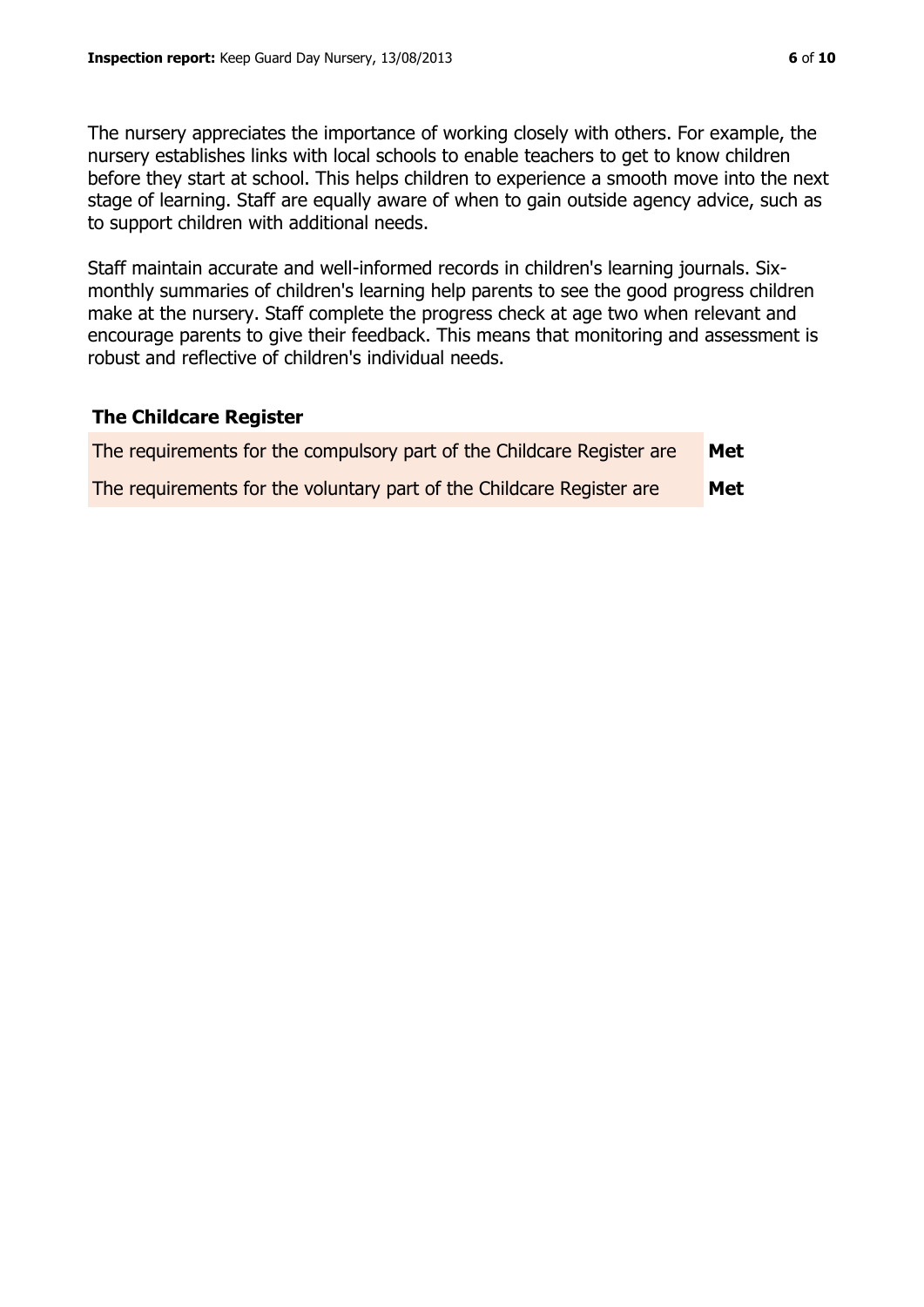# **What inspection judgements mean**

# **Registered early years provision**

| Grade   | <b>Judgement</b> | <b>Description</b>                                                                                                                                                                                                                                                                                                                                                                 |
|---------|------------------|------------------------------------------------------------------------------------------------------------------------------------------------------------------------------------------------------------------------------------------------------------------------------------------------------------------------------------------------------------------------------------|
| Grade 1 | Outstanding      | Outstanding provision is highly effective in meeting the needs<br>of all children exceptionally well. This ensures that children are<br>very well prepared for the next stage of their learning.                                                                                                                                                                                   |
| Grade 2 | Good             | Good provision is effective in delivering provision that meets<br>the needs of all children well. This ensures children are ready<br>for the next stage of their learning.                                                                                                                                                                                                         |
| Grade 3 | Satisfactory     | Satisfactory provision is performing less well than expectations<br>in one or more of the key areas. It requires improvement in<br>order to be good.                                                                                                                                                                                                                               |
| Grade 4 | Inadequate       | Provision that is inadequate requires significant improvement<br>and/or enforcement action. The provision is failing to give<br>children an acceptable standard of early years education and/or<br>is not meeting the safeguarding and welfare requirements of<br>the Early Years Foundation Stage. It will be inspected again<br>within 12 months of the date of this inspection. |
| Met     |                  | The provision has no children on roll. The inspection judgement<br>is that the provider continues to meet the requirements for<br>registration.                                                                                                                                                                                                                                    |
| Not met |                  | The provision has no children on roll. The inspection judgement<br>is that the provider does not meet the requirements for<br>registration.                                                                                                                                                                                                                                        |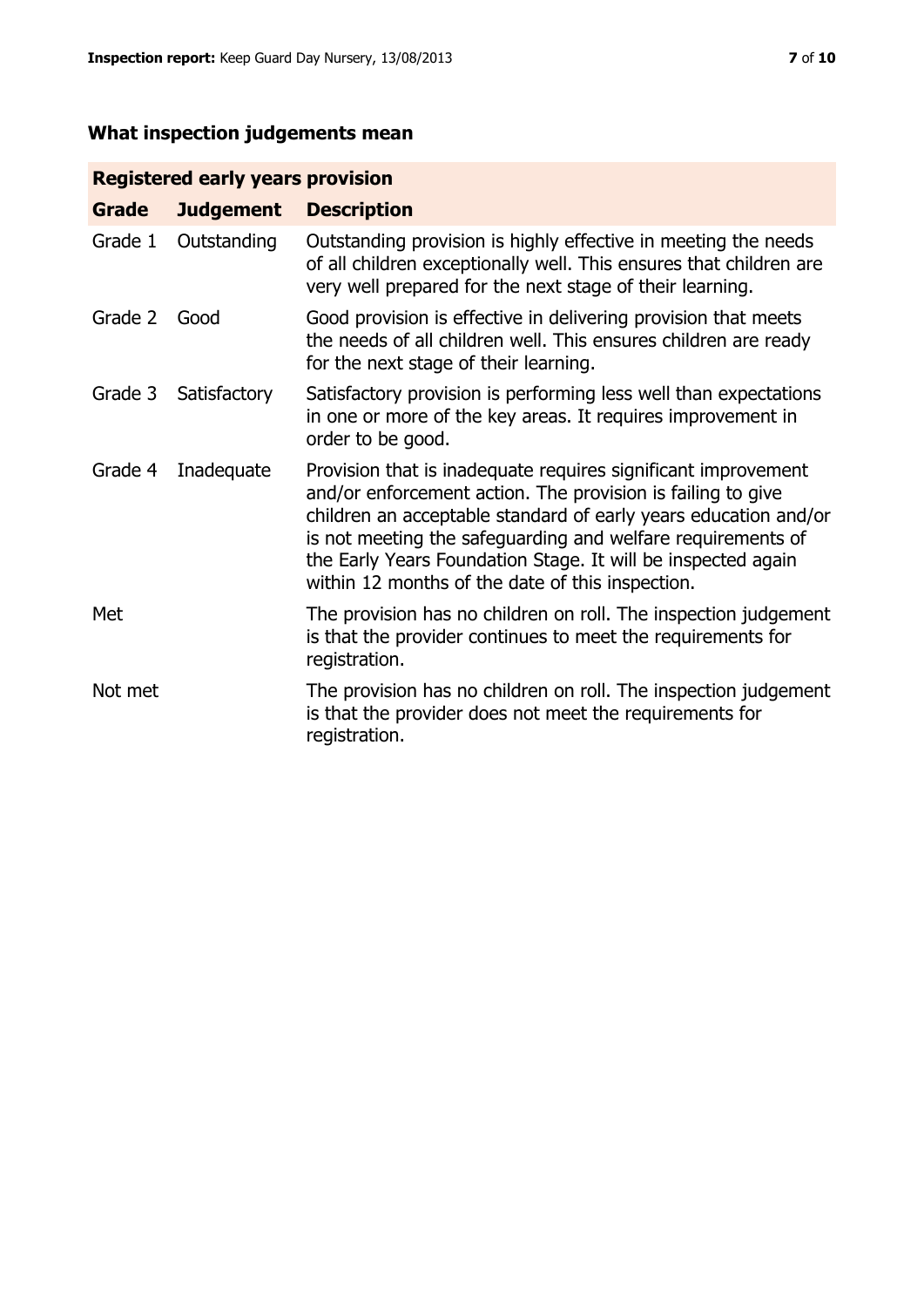#### **Inspection**

This inspection was carried out by Ofsted under sections 49 and 50 of the Childcare Act 2006 on the quality and standards of provision that is registered on the Early Years Register. The registered person must ensure that this provision complies with the statutory framework for children's learning, development and care, known as the Early Years Foundation Stage.

# **Setting details**

| Unique reference number       | 219083                   |
|-------------------------------|--------------------------|
| <b>Local authority</b>        | <b>Bedford Borough</b>   |
| <b>Inspection number</b>      | 928426                   |
| <b>Type of provision</b>      |                          |
| <b>Registration category</b>  | Childcare - Non-Domestic |
| <b>Age range of children</b>  | $0 - 17$                 |
| <b>Total number of places</b> | 78                       |
| Number of children on roll    | 106                      |
| <b>Name of provider</b>       | Lynn Carmichael          |
| Date of previous inspection   | 29/04/2013               |
| <b>Telephone number</b>       | 01234 327955             |

Any complaints about the inspection or the report should be made following the procedures set out in the guidance *'Complaints procedure: raising concerns and making complaints* about Ofsted', which is available from Ofsted's website: www.ofsted.gov.uk. If you would like Ofsted to send you a copy of the guidance, please telephone 0300 123 4234, or email enquiries@ofsted.gov.uk.

# **Type of provision**

For the purposes of this inspection the following definitions apply:

Full-time provision is that which operates for more than three hours. These are usually known as nurseries, nursery schools and pre-schools and must deliver the Early Years Foundation Stage. They are registered on the Early Years Register and pay the higher fee for registration.

Sessional provision operates for more than two hours but does not exceed three hours in any one day. These are usually known as pre-schools, kindergartens or nursery schools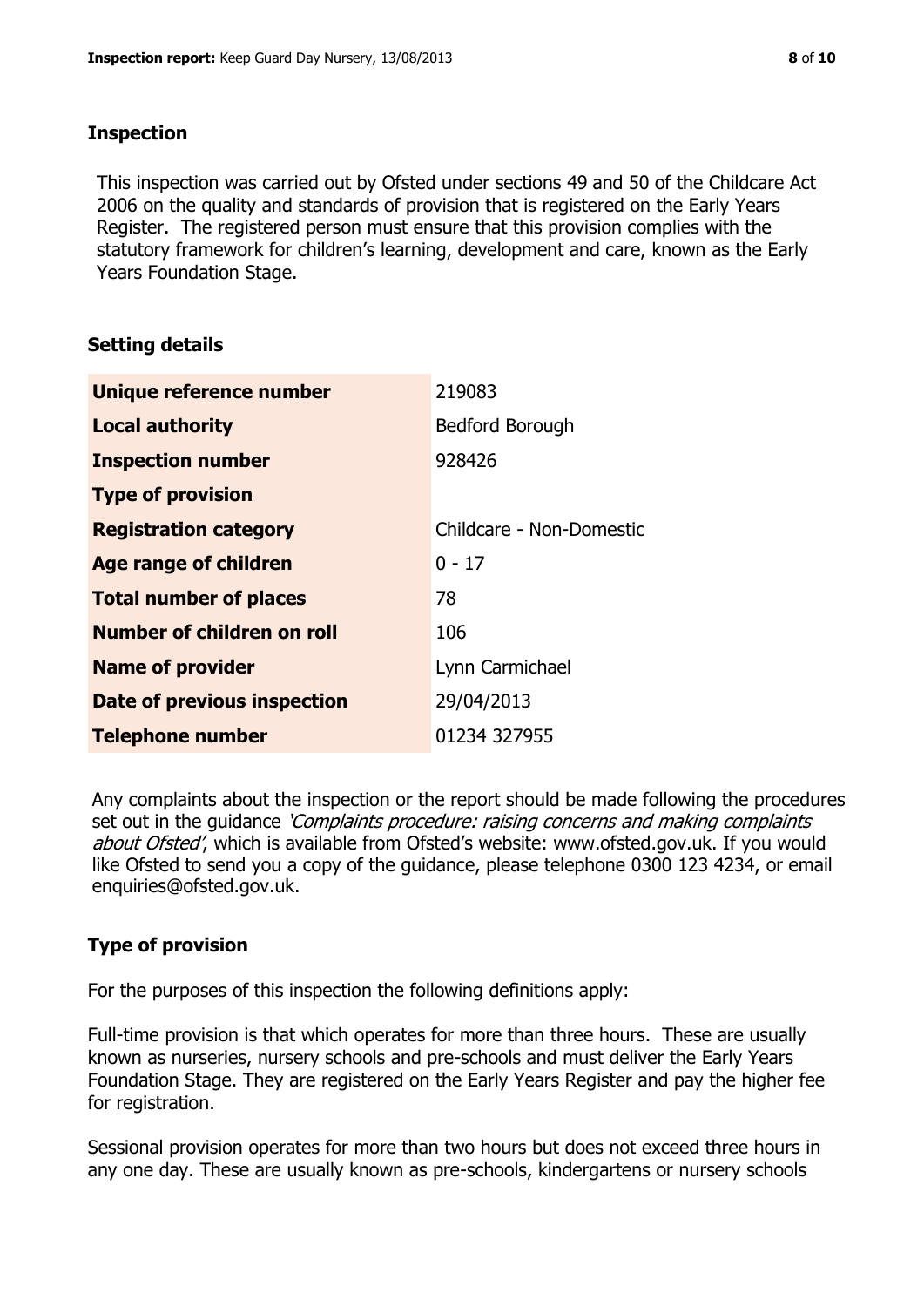and must deliver the Early Years Foundation Stage. They are registered on the Early Years Register and pay the lower fee for registration.

Childminders care for one or more children where individual children attend for a period of more than two hours in any one day. They operate from domestic premises, which are usually the childminder's own home. They are registered on the Early Years Register and must deliver the Early Years Foundation Stage.

Out of school provision may be sessional or full-time provision and is delivered before or after school and/or in the summer holidays. They are registered on the Early Years Register and must deliver the Early Years Foundation Stage. Where children receive their Early Years Foundation Stage in school these providers do not have to deliver the learning and development requirements in full but should complement the experiences children receive in school.